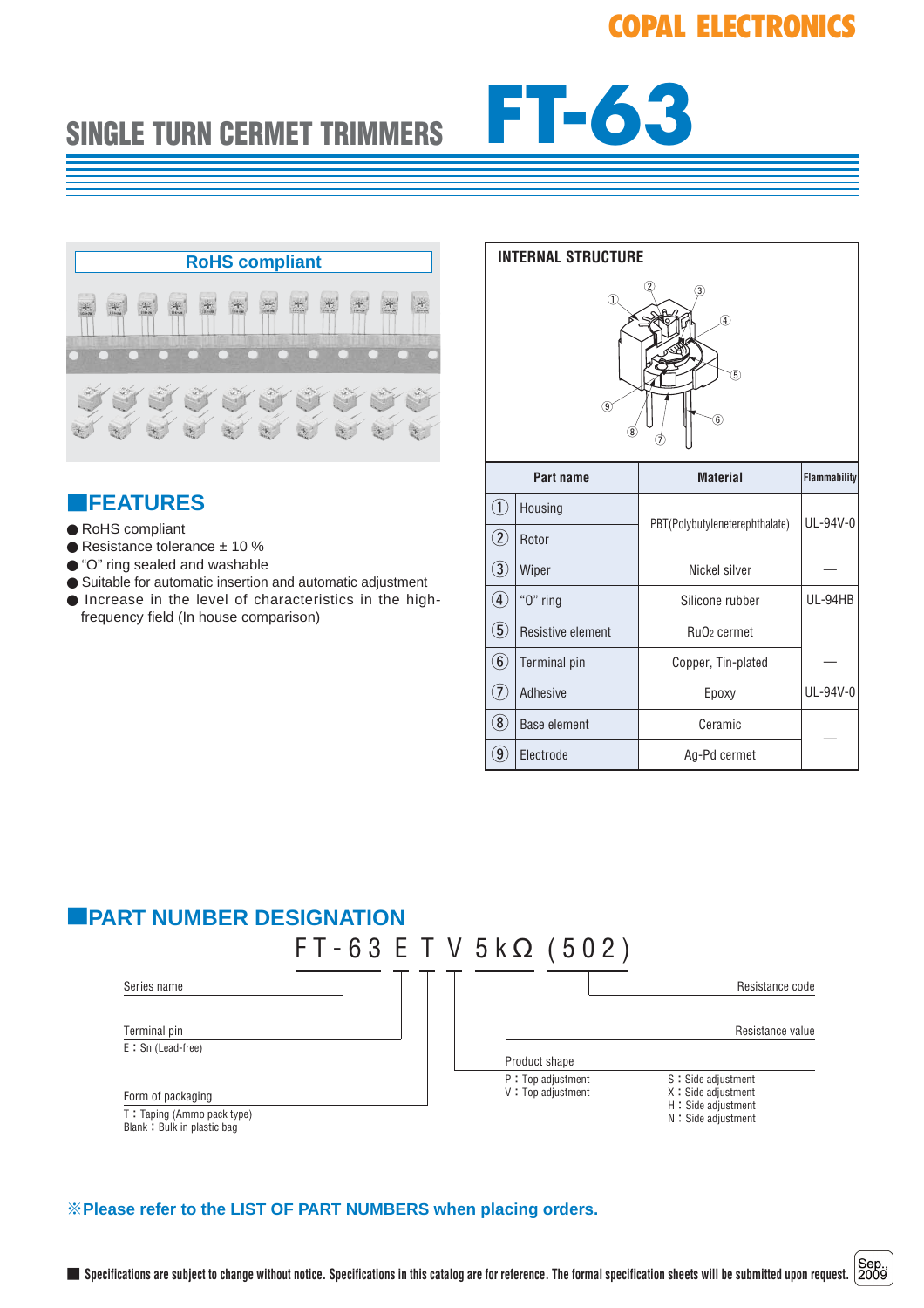

|                            | Form of packaging       |                    |  |
|----------------------------|-------------------------|--------------------|--|
| <b>Adjustment position</b> | Taping (Ammo pack type) | <b>Plastic bag</b> |  |
|                            | FT-63ETP                | FT-63EP            |  |
| Top adjustment             | FT-63ETV                | FT-63EV            |  |
|                            | FT-63ETS                | FT-63ES            |  |
|                            |                         | FT-63EX            |  |
| Side adjustment            | FT-63ETH                | FT-63EH            |  |
|                            |                         | FT-63EN            |  |

# ■**LIST OF PART NUMBERS**

 $\boxtimes$ : Not manufactured

| Nominal resistance range   | $10 \Omega \sim 2 \text{ MO}$                                                                                                              |  |
|----------------------------|--------------------------------------------------------------------------------------------------------------------------------------------|--|
| Resistance tolerance       | ± 10%                                                                                                                                      |  |
| Power ratings              | $0.5 W$ (70 °C) 0 W (125 °C)                                                                                                               |  |
| Resistance law             | Linear law                                                                                                                                 |  |
| Maximum input voltage      | DC200 V or power rating, whichever is smaller                                                                                              |  |
| Maximum wiper current      | Power ratings                                                                                                                              |  |
| Effective electrical angle | 220 ° (1 turn)                                                                                                                             |  |
| End resistance             | 1 % or 2 $\Omega$ , whichever is greater                                                                                                   |  |
| $C$ . R. V.                | 2 % or 3 $\Omega$ , whichever is greater                                                                                                   |  |
| Operating temp. range      | $-55 \sim 125 °C$                                                                                                                          |  |
| Temp. coefficient          | $10 \Omega \sim 20 \Omega$ : + 150 10 <sup>-6</sup> /°C maximum<br>$50 \Omega \sim 2 \text{ M}\Omega$ : ± 100 10 <sup>-6</sup> /°C maximum |  |
| Insulation resistance      | 1000 $M\Omega$ minimum (DC500 V)                                                                                                           |  |
| Dielectric strength        | AC900 V, 60 s                                                                                                                              |  |
| Net weight                 | Approx. 0.52 g (FT-63EP, EV)<br>Approx. 0.66 g (FT-63ES, EH, EX, EN)                                                                       |  |

### 〈**Nominal resistance values**〉 Fig. 1

| $\rightarrow$ 10 $\Omega$ | $\rightarrow 20 \Omega$ | $50 \Omega$   | $100 \Omega$  | $200 \Omega$   | $300 \Omega$         | $500 \Omega$         |
|---------------------------|-------------------------|---------------|---------------|----------------|----------------------|----------------------|
| 1 k $\Omega$              | $2 k\Omega$             | $3 k\Omega$   | 5 k $\Omega$  | 10 $k\Omega$   | $20 \text{ k}\Omega$ | $30 \text{ k}\Omega$ |
| $50 \text{ k}\Omega$      | 100 k $\Omega$          | $200 k\Omega$ | $300 k\Omega$ | 500 k $\Omega$ | 1 $M\Omega$          | $2 M\Omega$          |

※The above part numbers are all available with the respective combination of <Nominal resistance values> (Fig. 1).

※Verify the above part numbers when placing orders.

※Taping specification is not sold separately and must be purchased in taping unit. The products indicated by  $\bigcirc$  mark are manufactured upon receipt of **order basis.**

# ■**ELECTRICAL CHARACTERISTICS** ■**MECHANICAL CHARACTERISTICS**

| Mechanical angle         | 260 ° (1 turn)                                                   |  |  |
|--------------------------|------------------------------------------------------------------|--|--|
| Operating torque         | 20 mN·m {204 gf·cm} maximum                                      |  |  |
| Stop strength            | 50 mN $\cdot$ m {510 gf $\cdot$ cm} minimum                      |  |  |
| <b>Rotational life</b>   | 100 cycles $\lceil \Delta R/R \leq \pm (2 \Omega + 3 \%) \rceil$ |  |  |
| <b>Terminal strength</b> | 10 N {1.02 kgf} minimum<br>(Tensile strength)                    |  |  |
| Thrust to rotor          | 10 N {1.02 kgf} minimum                                          |  |  |
| Solderability            | $245 \pm 3$ °C, 2 ~ 3 s                                          |  |  |

{ }:Reference only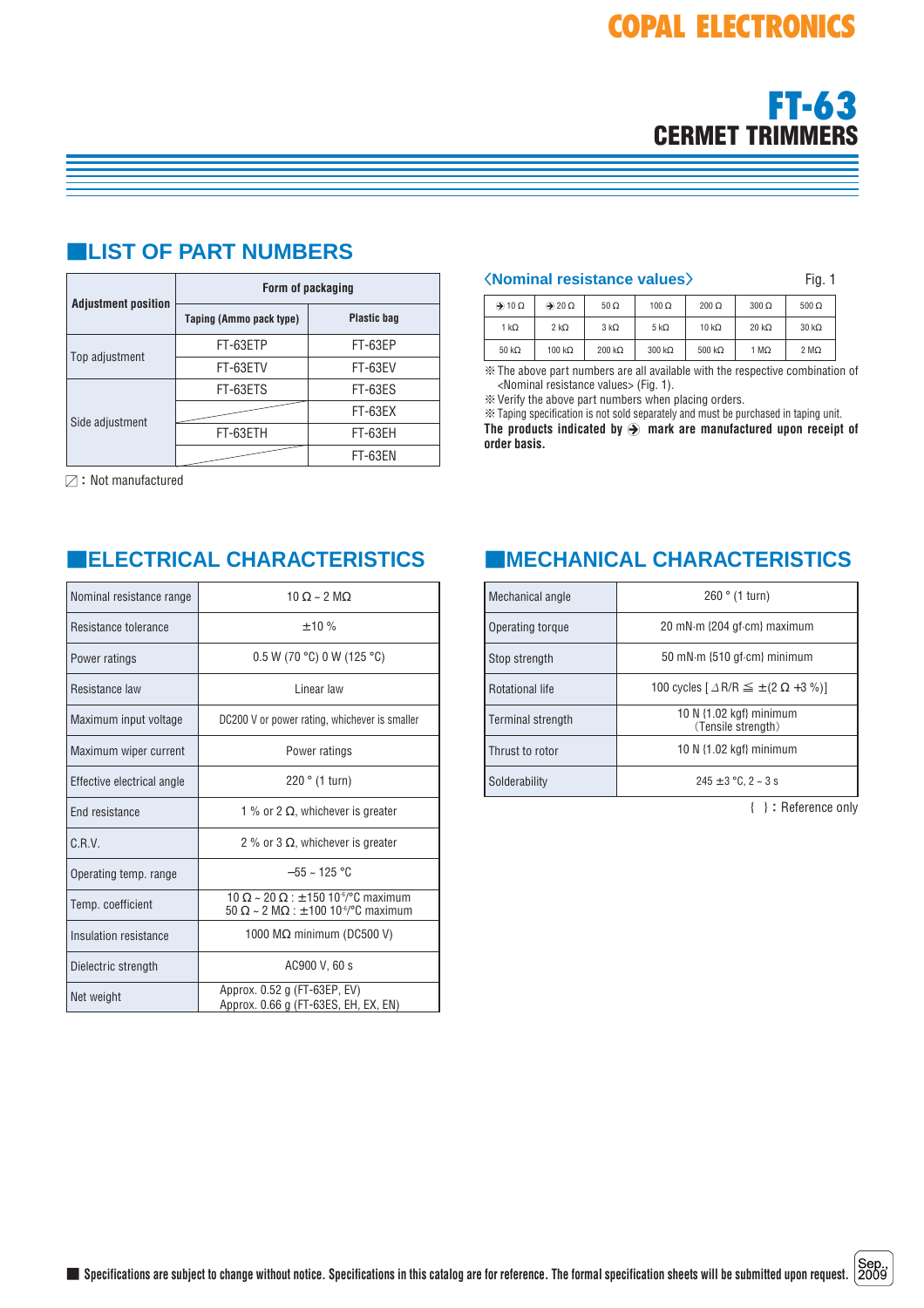

# ■**ENVIRONMENTAL CHARACTERISTICS**

| <b>Test item</b>             | <b>Test conditions</b>                                                                                                     | <b>Specifications</b>                                     |  |
|------------------------------|----------------------------------------------------------------------------------------------------------------------------|-----------------------------------------------------------|--|
| Thermal shock                | $-65 \sim 125 \text{ °C}$<br>$(0.5 h)$ , 5 cycles                                                                          | $\lceil \Delta R/R \leq 1 \% \rceil$<br>$[S.S. \leq 1\%]$ |  |
| Humidity                     | $-10 \sim 65$ °C (80 ~ 98 %).<br>10 cycles, 240 h                                                                          | $\lceil \Delta R/R \leq 2\% \rceil$                       |  |
| Shock                        | 981 m/s <sup>2</sup> , 6 ms<br>6 directions for 3 times each                                                               |                                                           |  |
| Vibration                    | Amplitude 1.52 mm or<br>Acceleration 196 m/s <sup>2</sup> ,<br>$10 \sim 2000$ Hz, 3 directions,<br>12 times each           | $\lceil \Delta R/R \leq 1 \% \rceil$<br>$[S.S. \leq 1\%]$ |  |
| Load life                    | 70 °C, 0.5 W<br>1000 h                                                                                                     | $\lceil \Delta R/R \leq 3\% \rceil$<br>$[S.S. \leq 1\%]$  |  |
| Low temp. operation          | −55 °C. 2 h                                                                                                                | $\lceil \Delta R/R \leq 2\% \rceil$<br>$[S.S. \leq 2\%]$  |  |
| High temp. exposure          | 125 °C, 250 h                                                                                                              |                                                           |  |
| 85 °C.60 s<br>Immersion seal |                                                                                                                            | No leaks (No continuous bubbles)                          |  |
| Soldering heat               | : Flow soldering<br>$260 \pm 3$ °C, $5 \sim 6$ s, two times maximum<br>: Manual soldering<br>$380 \pm 10$ °C, $3 \sim 4$ s | $\lceil \Delta R/R \leq 1 \% \rceil$                      |  |

 $\varDelta$ R/R:Change in total resistance S.S. : Setting stability

# ■**MAXIMUM INPUT RATINGS**

| <b>Nominal resistance</b><br>values $(\Omega)$             | <b>Resistance code</b> | <b>Maximum input</b><br>voltage (V) | <b>Maximum wiper</b><br>current (mA) |
|------------------------------------------------------------|------------------------|-------------------------------------|--------------------------------------|
| 10<br>$\begin{array}{c} \bigoplus \ \bigoplus \end{array}$ | 100                    | 2.24                                | 223                                  |
| 20<br>50                                                   | 200<br>500             | 3.16<br>5.00                        | 158<br>100                           |
| 100                                                        | 101                    | 7.07                                | 70.7                                 |
| 200                                                        | 201                    | 10.0                                | 50.0                                 |
| 300                                                        | 301                    | 12.2                                | 40.8                                 |
| 500                                                        | 501                    | 15.8                                | 31.6                                 |
| 1 <sub>k</sub>                                             | 102                    | 22.4                                | 22.4                                 |
| 2k                                                         | 202                    | 31.6                                | 15.8                                 |
| 3k                                                         | 302                    | 38.7                                | 12.9                                 |
| 5k                                                         | 502                    | 50.0                                | 10.0                                 |
| 10k                                                        | 103                    | 70.7                                | 7.07                                 |
| 20k<br>30k                                                 | 203<br>303             | 100<br>122                          | 5.00<br>4.08                         |
| 50k                                                        | 503                    | 158                                 | 3.16                                 |
| 100k                                                       | 104                    | 200                                 | 2.00                                 |
| 200 k                                                      | 204                    | 200                                 | 1.00                                 |
| 300 k                                                      | 304                    | 200                                 | 0.66                                 |
| 500 k                                                      | 504                    | 200                                 | 0.40                                 |
| 1 M                                                        | 105                    | 200                                 | 0.20                                 |
| 2 M                                                        | 205                    | 200                                 | 0.10                                 |

The products indicated by  $\ddot{\bigcirc}$  mark are manufactured upon receipt of **order basis.**

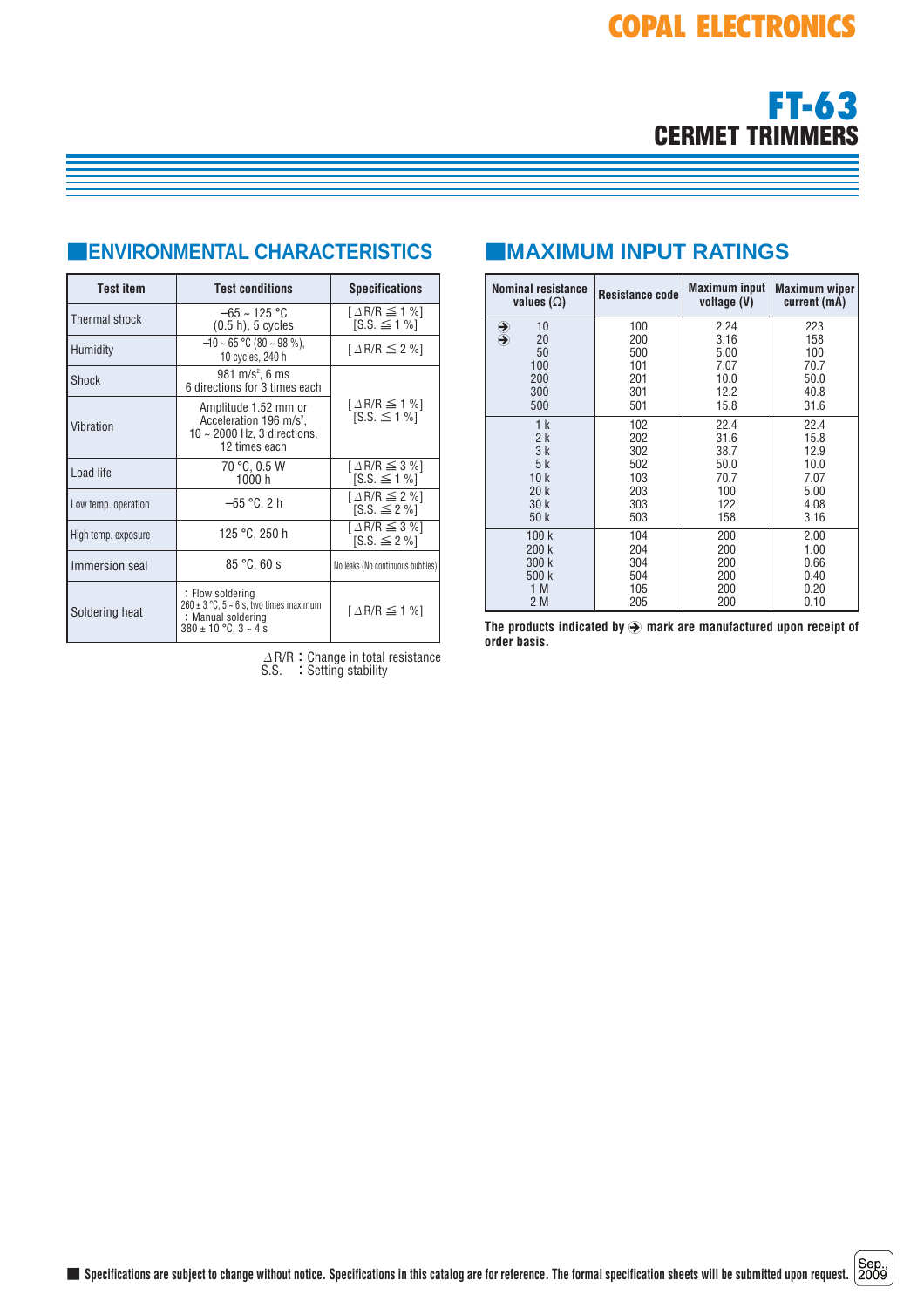# **COPAL ELECTRONICS**





 $3 - \phi \, 0.45$ 

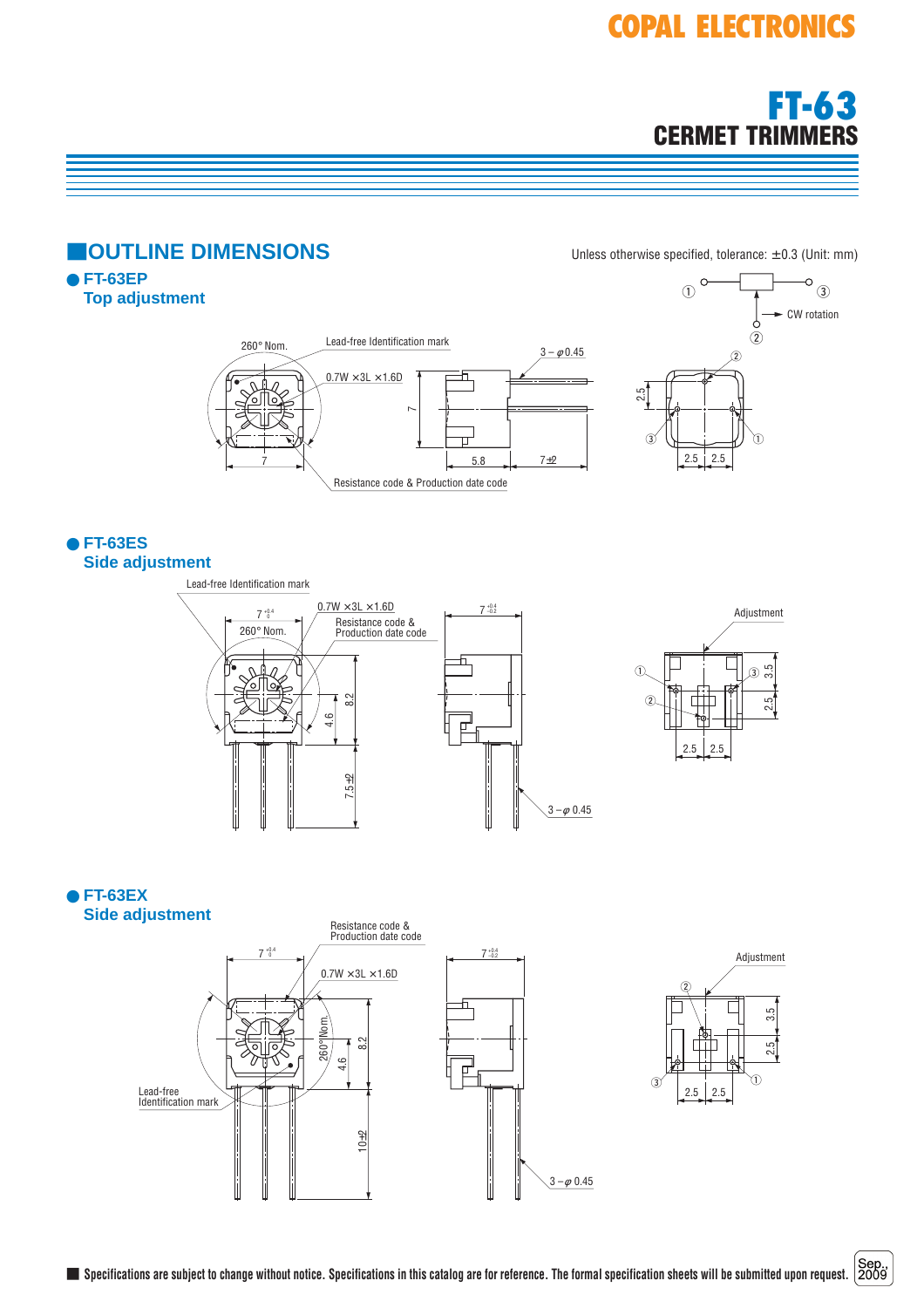# **COPAL ELECTRONICS**



#### **IOUTLINE DIMENSIONS** Unless otherwise specified, tolerance: ± 0.3 (Unit: mm) ● **FT-63EV**  $\circ$ <sub>3</sub>  $(1)$ **Top adjustment** CW rotation Lead-free Identification mark 260° Nom.  $\circled{2}$  $3 - \phi 0.45$  $0.7W \times 3L \times 1.6D$ 五  $\tilde{}$  $13.5 \pm 2$ Resistance code & Production date code  $16 \pm 2$  2.5 2.5 7 5.8 ● **FT-63EH Side adjustment**  $0.7W \times 3L \times 1.6D$  $7_{-0.2}^{+0.4}$ Resistance code &  $7^{+0.4}_{-0.1}$ Lead-free Production date code Adjustment 260° Nom. Identification mark fi 2 3.5 3  $_{\tiny\textregistered}$  $\frac{2}{3}$  $9.5 \pm 2$  8.2 ŤŤ 4.6 법 7 ± 2 2.5 2.5  $9.5 + 2$  $3 - \phi 0.45$

∥

● **FT-63EN Side adjustment**



 $\bigstar$ Terminals  $\bigcirc$  &  $\bigcirc$  position in N type is different from X type.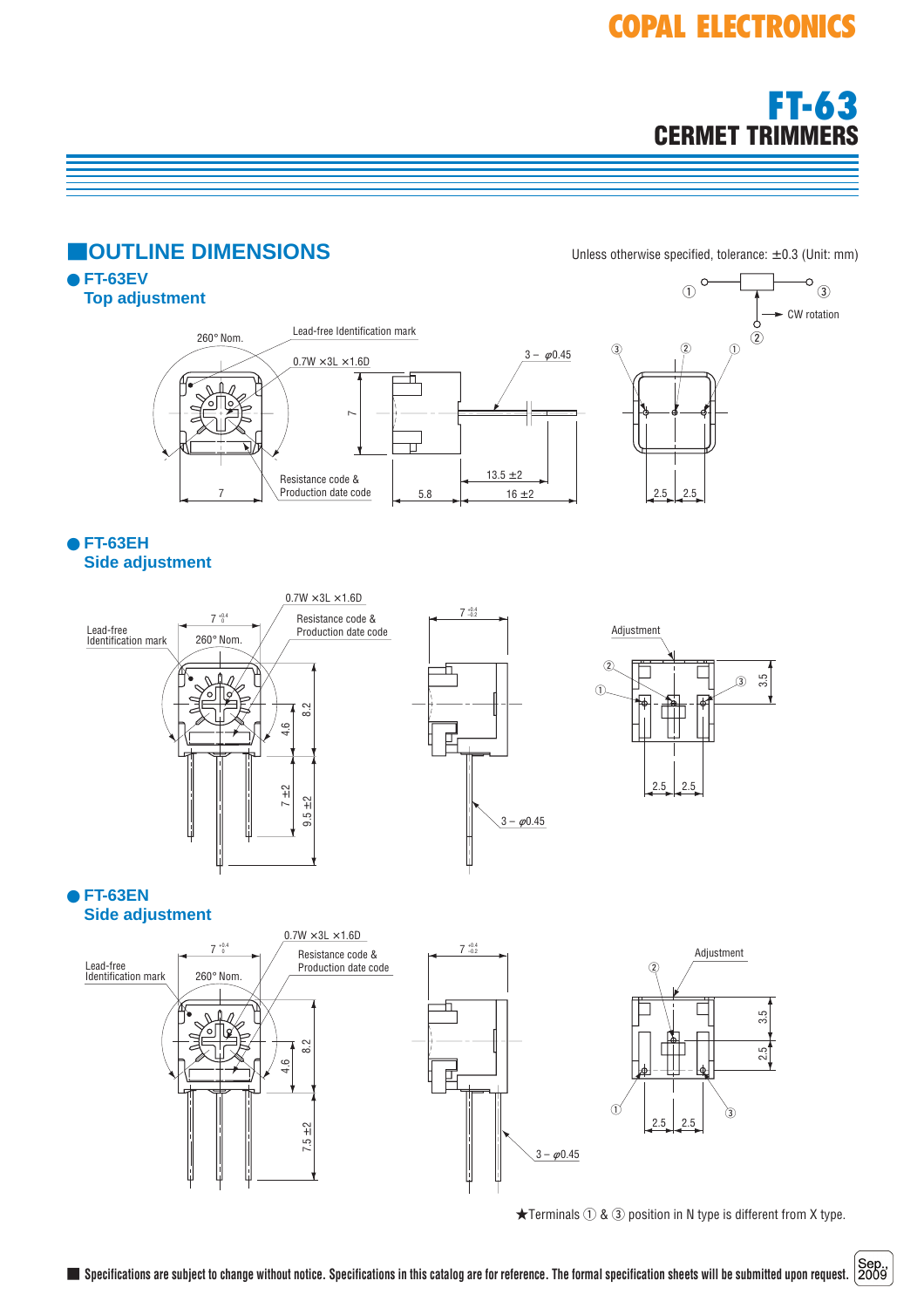# **COPAL ELECTRONICS**



#### ● **FT-63ETP Top adjustment** ● **FT-63ETV Top adjustment** 12.7±1 260° Nom.  $\bigcirc$   $\longrightarrow$   $\qquad$   $\frac{2.5}{2}$  $6.35+0.5$  $12.7\pm0.3$  0.45 $\pm0.02$ 2.5 7 24.8±1 19±0.75 3 min. 0.5 max. 6±0.5 18±0.5  $\frac{8}{5}$ 7 2 max. +0.7 –0.5  $0.7W \times 3L \times 1.6D$  $\phi$  4 $\pm$ 0.2  $0.9$ <sup>∆</sup> 2 max. <sup>∆</sup> Resistance code & Production date code  $\blacktriangleright$  3 Lead-free Identification m 12.7±1  $\bigcirc$   $\longrightarrow$   $\qquad$   $\frac{2.5}{1}$ 6.35±0.5  $12.7\pm0.3$  0.45 $\pm0.02$ 2.5 7 24.8±1 19±0.75 16±1 3 min. 0.5 max. 6±0.5 18±0.5  $_{5.8}^\infty$ 7 2 max. +0.7 –0.5 ග  $\phi$  4 $\pm$ 0.2 2.5 3±0.5 0.9 <sup>∆</sup> 2 max. <sup>∆</sup>  $\blacktriangleright$  3  $0.7W \times 3L \times 1.6D$ Resistance code & Production date code 260° Nom. Lead-free Identification ● **FT-63ETH Side adjustment** ● **FT-63ETS Side adjustment** 12.7±1 27.2±1 19±0.75 3 min. 0.5 max. 6±0.5 18±0.5 <u>ಜ</u> 4.6 3.5 2 max. +0.7 –0.5 ග  $0.7W \times 31 \times 1.6D$ <sup>∆</sup> 2 max. <sup>∆</sup> Resistance code & Production date code  $260^\circ$  Nom.  $7^{+0.7}_{-0.00}$ +0.4  $7 - 0.2$ Lead-free Identification ma CW rotation  $(1)$  $\circ$  $\circ$ <sub>3</sub> 12.7±1  $7^{+0.4}_{-0}$  0 +0.4 –0.2 27.2±1 19±0.75 16±1 3 min. 0.5 max. 6±0.5 18±0.5  $\stackrel{\sim}{\approx}$ 4.6 7 2 max. +0.7 ី ග  $3.5$  2.5 3±0.5  $\triangle$  2 max.  $\Box$   $\Box$   $\triangle$  $0.7W \times 3L \times 1.6D$ Resistance code & ncolocalico code c<br>Production date co Lead-free Identification mark **CUTLINE DIMENSIONS** Unless otherwise specified, tolerance: ± 0.3 (Unit: mm)

 $\bigcirc$  2.5

 $6.35 \pm 0.5$ 

 $12.7 \pm 0.3$  0.45 $\pm$ 0.02

 $\phi$  4 $\pm$ 0.2

3

0.9

2.5

 $\bigcirc$   $\longrightarrow$   $\qquad$   $\overset{2.5}{\longrightarrow}$ 

 $6.35 \pm 0.5$ 

 $12.7+0.3$  0.45 $\pm 0.02$ 

 $\phi$  4 $\pm$ 0.2

3

0.9

2.5